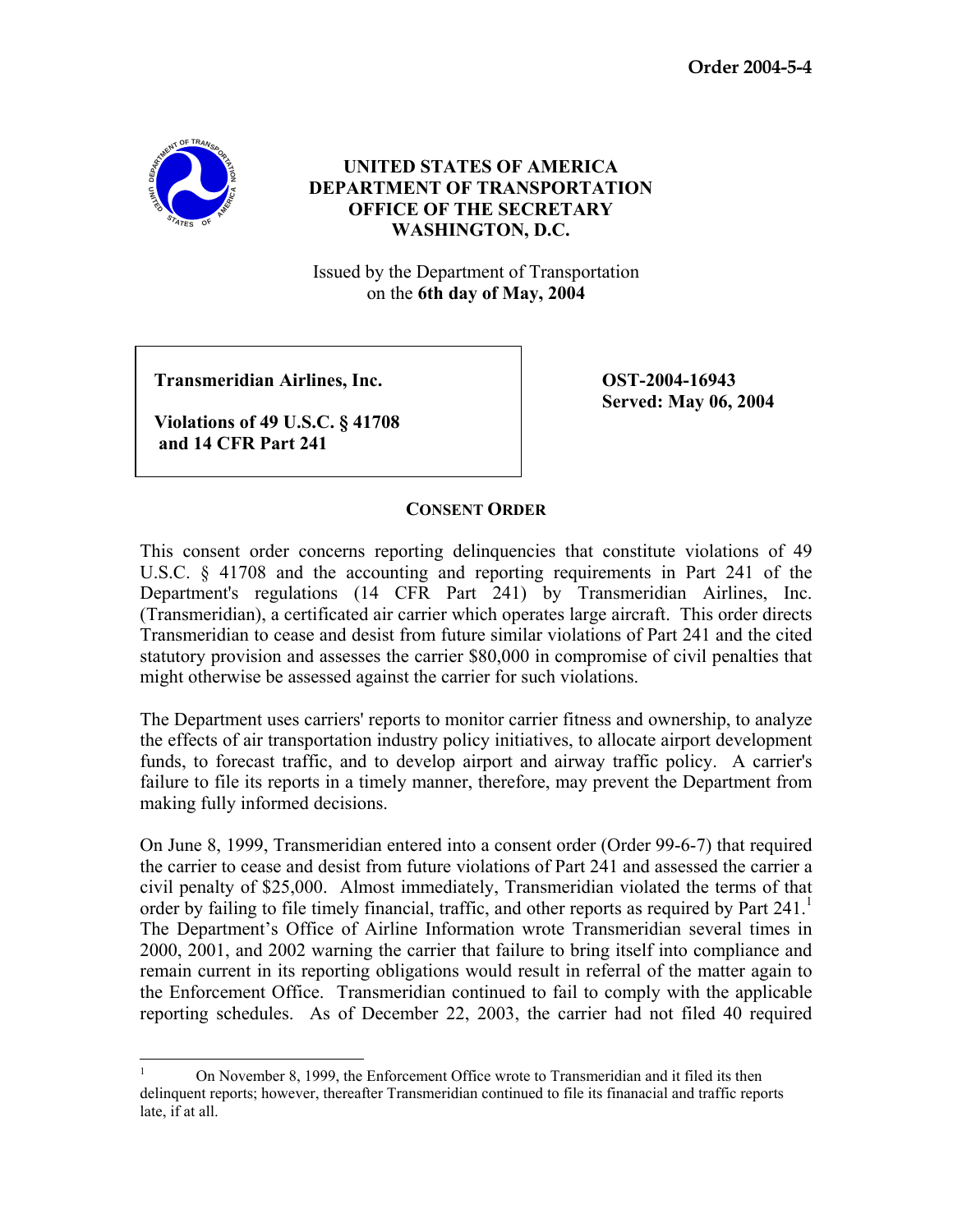reports and had filed a significant number of other reports late, with an average delinguency of more than three months.<sup>2</sup>

In mitigation, Transmeridian states that under prior ownership and management, Transmeridian sought Chapter 11 Federal Bankruptcy Protection on or about September 22, 2000, and the company emerged from bankruptcy protection under new ownership on or about June 19, 2001. During this period of reorganization, according to the new owners, whereas they knew the financial records of the company were in disarray, due diligence at that time did not reveal the long-standing history of or then current Part 241 reporting problems of the carrier, particularly the existence of the previous consent order. Transmeridian further states that the employee who was responsible from late 2001 to the present for Part 241 reporting did not receive adequate training from the previous controller who left the company in early 2002. Moreover, the company states that the new senior management did not become aware of the problem until it received a December 22, 2003, letter from the Enforcement Office on December 29, 2003. The company points out that upon receiving that letter it filed all delinquent reports immediately.

We view seriously Transmeridian's repeated failure to file reports as required. Accordingly, after carefully considering all the facts in this case, including those set forth above, the Enforcement Office believes that enforcement action is warranted. By this order, the Department finds that Transmeridian has, on numerous occasions, failed to file timely financial and other reports in violation of 14 CFR Part 241 and 49 U.S.C. § 41708. In addition, the Department finds that Transmeridian has violated the cease and desist provisions of Order 99-6-7. In order to avoid litigation, Transmeridian has agreed to settle these matters with the Enforcement Office and enter into this consent order directing Transmeridian to cease and desist from future similar violations of Part 241, 49 U.S.C. § 41708, and Order 99-6-7 and to pay \$80,000 in compromise of potential civil penalties otherwise due and payable. Of this amount, \$40,000 shall be due and payable within 15 days after the service date of this order and the remaining \$40,000 of the assessed penalty shall be suspended for one year following the service date of this order and forgiven after that time if the carrier complies with the payment provisions and commits no further violations during that period. We believe that this compromise assessment is appropriate and serves the public interest. It represents an adequate deterrence to future noncompliance with the Department's reporting requirements by Transmeridian, as well as by other domestic and foreign air carriers.

This order is issued under the authority contained in 49 CFR 1.57a and 14 CFR 385.15.

## ACCORDINGLY,

1. Based on the above discussion, we approve this settlement and the provisions of this order as being in the public interest;

2. We find that Transmeridian Airlines, Inc. has violated 14 CFR Part 241 by failing to file reports in a timely manner;

 $\frac{1}{2}$ Transmeridian has now filed all of its delinquent reports.